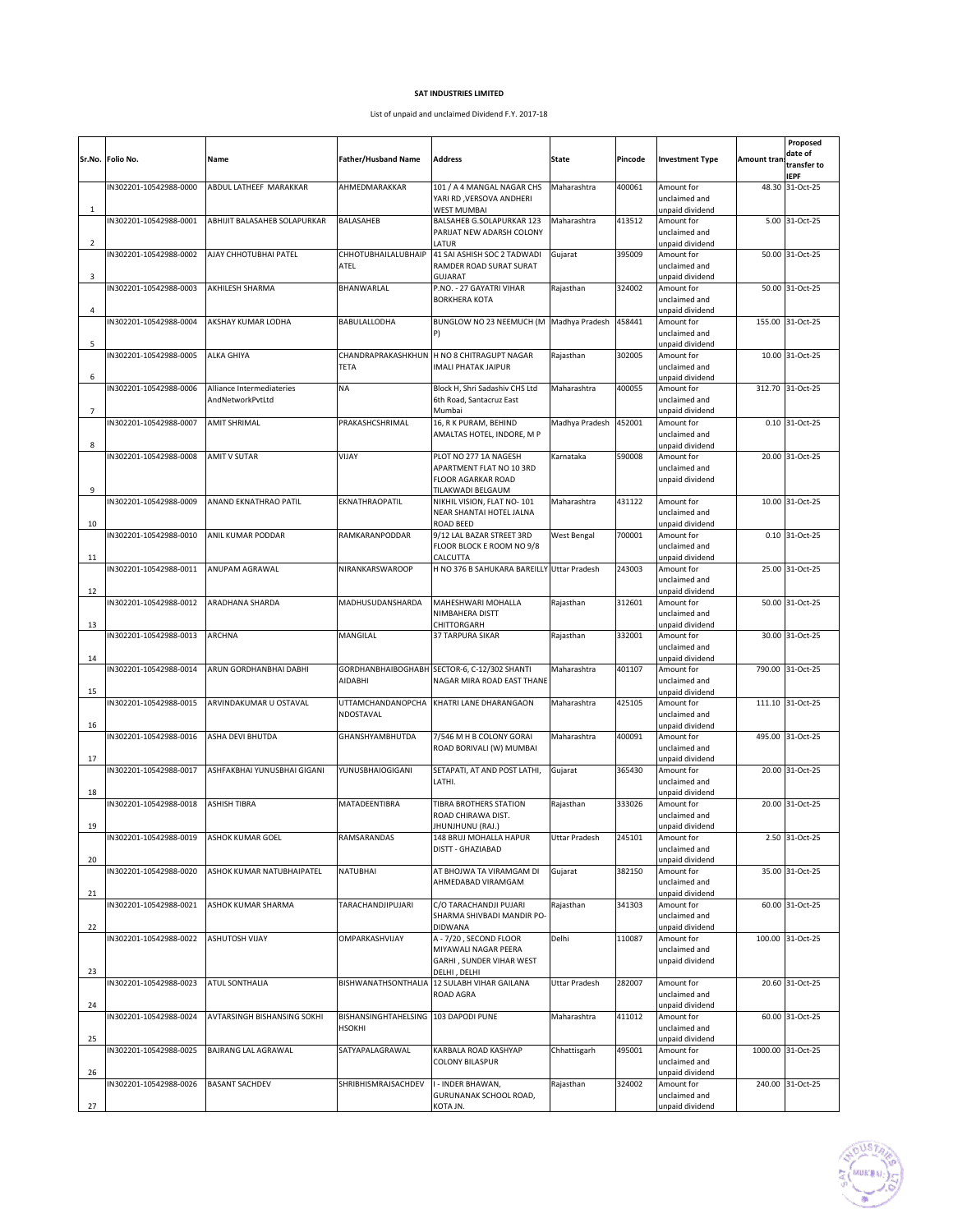|    | IN302201-10542988-0027 | BEENA MUKESHKUMAR JAIN       | MUKESHKUMARJAIN        | COMPU PRINT, VISHWANATH                                                                             | Maharashtra    | 400060 | Amount for                                     |        | 50.00 31-Oct-25   |
|----|------------------------|------------------------------|------------------------|-----------------------------------------------------------------------------------------------------|----------------|--------|------------------------------------------------|--------|-------------------|
| 28 |                        |                              |                        | BHAVAN NO.-1,OPP POLICE<br>STATION, NR NATIONL<br>HIGHWAY, JOGESHARI-E<br><b>MUMBAI</b>             |                |        | unclaimed and<br>unpaid dividend               |        |                   |
| 29 | IN302201-10542988-0028 | <b>BHAGWAN DAS KHATRI</b>    | MOHANDASKHATRI         | 26 HALA MANDIR ROAD<br><b>BEAWAR</b>                                                                | Rajasthan      | 305901 | Amount for<br>unclaimed and<br>unpaid dividend |        | 122.10 31-Oct-25  |
| 30 | IN302201-10542988-0029 | BHAVANABEN ANPATRAM AKHANI   | GANPATRAMAKHANI        | <b>BAZAR PATDI</b>                                                                                  | Gujarat        | 382765 | Amount for<br>unclaimed and<br>unpaid dividend | 30.00  | 31-Oct-25         |
| 31 | IN302201-10542988-0030 | <b>BIVAS KUMAR MAHAPATRA</b> | SUNILKUMARMAHAPATR     | VILL CHOUPENYA PO KULIARA<br>PS KHARAGPUR KHARAGPUR<br>KHARAGPUR                                    | West Bengal    | 721149 | Amount for<br>unclaimed and<br>unpaid dividend | 0.20   | 31-Oct-25         |
| 32 | IN302201-10542988-0031 | Chandresh Rajnikant Joshi    | RajnikantJoshi         | C 22/301, Sector 6, Shantinagar<br>Mira Thane, Mumbai                                               | Maharashtra    | 401107 | Amount for<br>unclaimed and<br>unpaid dividend | 320.40 | 31-Oct-25         |
| 33 | IN302201-10542988-0032 | CHETAN KHERAJ DEDHIA         | <b>NA</b>              | 17 ISCCHAYA N S ROAD<br>MULUND WEST MUMBAI<br>MAHRASHTRA                                            | Maharashtra    | 400080 | Amount for<br>unclaimed and<br>unpaid dividend |        | 1600.00 31-Oct-25 |
| 34 | IN302201-10542988-0033 | CHOKA LAL MEENA              | SHMANJIMEENA           | A-195,ZINC COLONY DIST-<br>BHILWARA HURDA, PO-HURDA<br><b>BHILWARA</b>                              | Rajasthan      | 311022 | Amount for<br>unclaimed and<br>unpaid dividend |        | 0.50 31-Oct-25    |
| 35 | IN302201-10542988-0034 | DHAVAL NILESH SHAH           | NILESHDSHAH            | 50 KAJUNAGAR RATLAM<br>RATLAM MADHYA PRADESH                                                        | Madhya Pradesh | 457001 | Amount for<br>unclaimed and<br>unpaid dividend |        | 4.00 31-Oct-25    |
| 36 | IN302201-10542988-0035 | DHRUVAL D BHATT              | <b>NA</b>              | 3/314, CITY VIEW CHS.,<br>OVARIPADA, DAHISAR E,<br>MUMBAI.                                          | Maharashtra    | 400068 | Amount for<br>unclaimed and<br>unpaid dividend |        | 13.20 31-Oct-25   |
| 37 | IN302201-10542988-0036 | DIGANT HANSRAJ PATEL         | <b>HANSRAJ</b>         | 17, SHANKAR CHHAYA, M. G.<br>ROAD, GHATKOPAR (E) MUMBAI                                             | Maharashtra    | 400077 | Amount for<br>unclaimed and<br>unpaid dividend |        | 10.00 31-Oct-25   |
| 38 | IN302201-10542988-0037 | DINESH G SETHIYA             | GHEESULALSETHIYA       | 106, 1ST FLOOR, DIAMOND<br>PARK SARDAR CHOK, MINI<br>BAZAR VARACHHA ROAD SURAT                      | Gujarat        | 395006 | Amount for<br>unclaimed and<br>unpaid dividend |        | 106.80 31-Oct-25  |
| 39 | IN302201-10542988-0038 | <b>DINESH SHARMA</b>         | GHISALALSHARMA         | MEENOKA MOHALLA WARD NO<br>19 CHOMU JAIPUR                                                          | Rajasthan      | 303702 | Amount for<br>unclaimed and<br>unpaid dividend |        | 63.90 31-Oct-25   |
| 40 | IN302201-10542988-0039 | DINESHKUMAR A PATEL          | AMRATLALKALIDASPATEL   | ABHILASHA SOCIETY, DEESA                                                                            | Gujarat        | 385535 | Amount for<br>unclaimed and<br>unpaid dividend |        | 27.50 31-Oct-25   |
| 41 | IN302201-10542988-0040 | <b>GAJENDRA INANI</b>        | PRAHALADLALINANI       | S/O PRAHLAD LAL 24 CHOTI<br>MAHESHWARI KI SEHRI<br>UDAIPUR UDAIPUR SHASTRI<br><b>CIRCLE UDAIPUR</b> | Rajasthan      | 313001 | Amount for<br>unclaimed and<br>unpaid dividend |        | 300.00 31-Oct-25  |
| 42 | IN302201-10542988-0041 | <b>GAJRAJ ACHARYA</b>        | MURLIDHARACHARYA       | SURAJ COLONY, BEHIND SABJI<br>MANDI, VIJAYNAGAR ROAD,<br><b>BEAWAR</b>                              | Rajasthan      | 305901 | Amount for<br>unclaimed and<br>unpaid dividend | 200.00 | 31-Oct-25         |
| 43 | IN302201-10542988-0042 | <b>GHANSHYAM BATE</b>        | KEURBATE               | VASTU ANAND, BLDG.NO.3/701<br>PARSIK NAGAR, OLD MUMBAI-<br>PUNE ROAD KALVA (W)<br>DIST.THANE        | Maharashtra    | 400605 | Amount for<br>unclaimed and<br>unpaid dividend |        | 2.50 31-Oct-25    |
| 44 | IN302201-10542988-0043 | <b>GHISA LAL SHARMA</b>      | LTLADURAMJISHARMA      | C/O SHARMA FANCY STORE<br>CHOPAR BAZAR CHOMU                                                        | Rajasthan      | 303702 | Amount for<br>unclaimed and<br>unpaid dividend |        | 35.00 31-Oct-25   |
| 45 | IN302201-10542988-0044 | <b>GIRDHARI LAL LAL</b>      | SUKHDEVSHARMA          | VP MAULASAR TEL: DIDWANA,<br>DIST - NAGOUR MAULASAR                                                 | Rajasthan      | 341506 | Amount for<br>unclaimed and<br>unpaid dividend |        | 90.00 31-Oct-25   |
| 46 | IN302201-10542988-0045 | <b>GOURI SHANKAR KABRA</b>   | <b>JHOOMARMALKABRA</b> | SHASHPURA VPO DHODH SIKAR                                                                           | Rajasthan      | 332001 | Amount for<br>unclaimed and<br>unpaid dividend |        | 10.00 31-Oct-25   |
| 47 | IN302201-10542988-0046 | <b>GYAN SINGH PARMAR</b>     | KUNVARAJEE             | H.NO. 123, PALAKHEDEE, TEH.<br>ICHHAVAR, DIST. SEHORE (M.P.)                                        | Madhya Pradesh | 466115 | Amount for<br>unclaimed and<br>unpaid dividend | 55.00  | 31-Oct-25         |
| 48 | IN302201-10542988-0047 | <b>HARISH MEHATA</b>         | LAXMILALMEHTA          | 2-M T T PUR ROAD BHILWARA                                                                           | Rajasthan      | 311001 | Amount for<br>unclaimed and<br>unpaid dividend |        | 0.10 31-Oct-25    |
| 49 | IN302201-10542988-0048 | HEENA BIMALBHAI DOSHI        | BIMALBHAIDOSHI         | M-22/206, VIDYANAGAR, NR.<br>HIMMATLAL PARK-2, 132 FEET<br>RING ROAD AHMEDABAD                      | Gujarat        | 380015 | Amount for<br>unclaimed and<br>unpaid dividend |        | 919.40 31-Oct-25  |
| 50 | IN302201-10542988-0049 | <b>HEM LATA JAIN</b>         | DANMALIAIN             | 182 GANESH NAGAR.<br>RANGABADI, TEHSIL - LADPURA,<br>DIST - KOTA, KOTA                              | Rajasthan      | 324007 | Amount for<br>unclaimed and<br>unpaid dividend | 5.00   | 31-Oct-25         |
| 51 | IN302201-10542988-0050 | <b>HEMA MOONAT</b>           | SANDEEPMOONAT          | 97 RAJSAVA COLONY RATLAM                                                                            | Madhya Pradesh | 457001 | Amount for<br>unclaimed and<br>unpaid dividend | 27.80  | 31-Oct-25         |
| 52 | IN302201-10542988-0051 | HIMANSHU KANUBHAI SHAH       | KANUBHAICSHAH          | C/201, PRERNA TIRTH FLATES,<br>NR.CHHINDIYA DARWAJA,<br>PATAN, PATAN                                | Gujarat        | 384265 | Amount for<br>unclaimed and<br>unpaid dividend |        | 0.10 31-Oct-25    |
| 53 | IN302201-10542988-0052 | HITESHKUMAR CHANDULAL SONI   | CHANDULALSONI          | M/S CHANDULAL JEWELLERS<br>KAROLIA POLE, SUDARSUN<br><b>BUILDING SADHNA TALKIES</b><br>LANE BARODA  | Gujarat        | 390001 | Amount for<br>unclaimed and<br>unpaid dividend |        | 70.00 31-Oct-25   |
| 54 | IN302201-10542988-0053 | IZHAR AHMED KHAN             | QBALHUSSAINKHAN        | C-130, B.D.A. COLONY, KOH-E-<br>FIZA, BHOPAL (M.P.)                                                 | Madhya Pradesh | 462001 | Amount for<br>unclaimed and<br>unpaid dividend |        | 20.00 31-Oct-25   |
| 55 | IN302201-10542988-0054 | JASWANT SINGH SETHIA         | LATERAWATMALSETHIA     | MANJUSHRI, 5/13, 2ND FLOOR<br>VIJAYANAGAR, 12TH MAIN<br>ROAD BANGALORE                              | Karnataka      | 560040 | Amount for<br>unclaimed and<br>unpaid dividend |        | 0.10 31-Oct-25    |

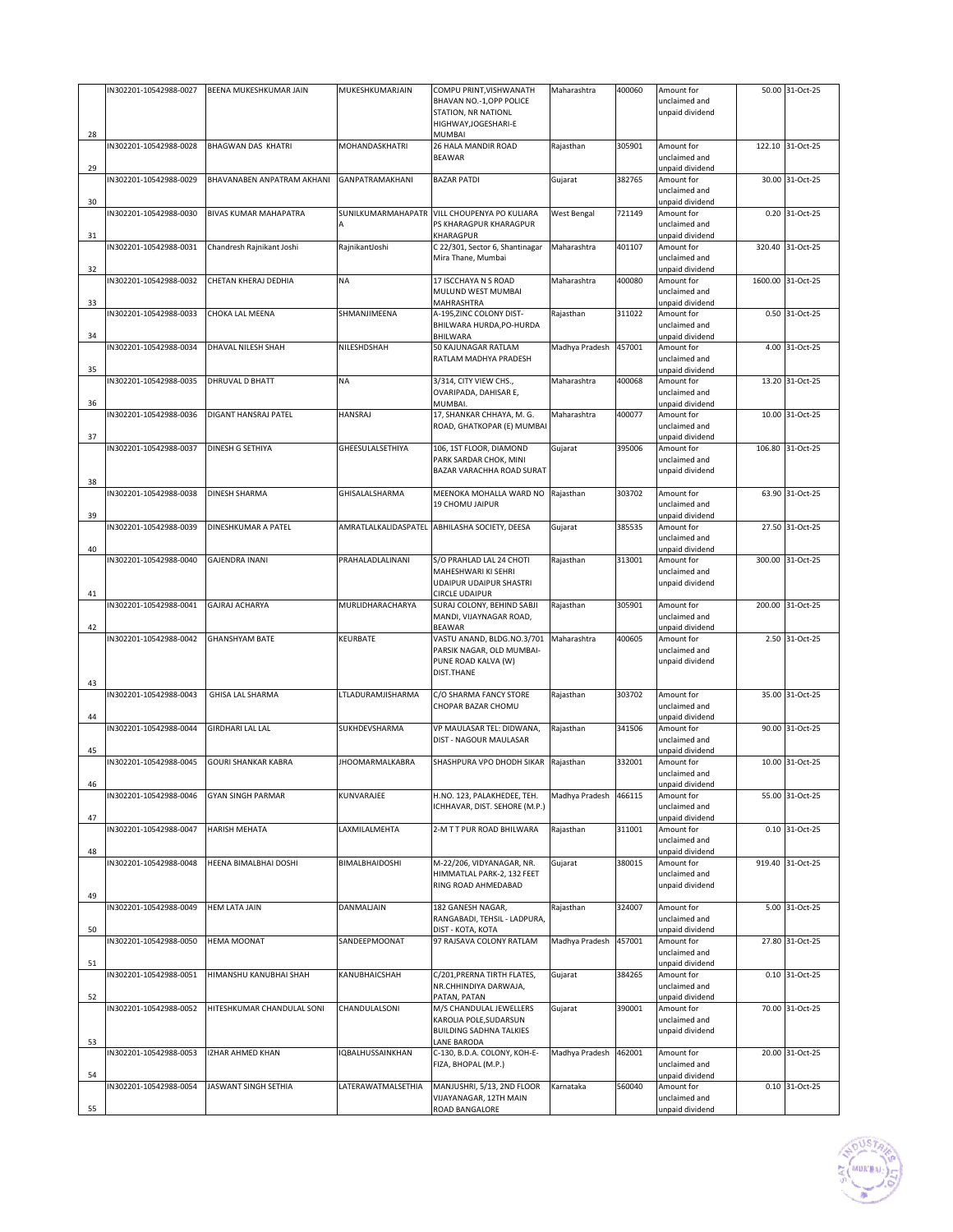| 56 | IN302201-10542988-0055 | JAYANTILAL KAPURCHAND SHAH          | KAPURCHANDMSHAH              | C/3, H-WING, FLAT NO-81<br>MAHAVIR NAGAR, SHANKER<br>LANE KANDIVALI - WEST<br>MUMBAI, MAHARASHTRA     | Maharashtra    | 400067 | Amount for<br>unclaimed and<br>unpaid dividend |        | 5.00 31-Oct-25   |
|----|------------------------|-------------------------------------|------------------------------|-------------------------------------------------------------------------------------------------------|----------------|--------|------------------------------------------------|--------|------------------|
| 57 | IN302201-10542988-0056 | <b>JIGAR KIRITBHAI SHAH</b>         | KIRITBHAISHAH                | 59/702, CHITRAKUT<br>APARTMENT SOLA ROAD<br>AHMEDABAD.                                                | Gujarat        | 380063 | Amount for<br>unclaimed and<br>unpaid dividend | 0.10   | 31-Oct-25        |
| 58 | IN302201-10542988-0057 | KAMLESH NATHULAL MEWADA             |                              | NATHULALKUBERMEWAD A 119, KAILASH APARTMENT,<br>S.V.ROAD, NAVGHAR CROSS<br>ROAD, BHAYANDAR EAST THANE | Maharashtra    | 401105 | Amount for<br>unclaimed and<br>unpaid dividend |        | 15.00 31-Oct-25  |
| 59 | IN302201-10542988-0058 | KAMLESH SACHDEV                     | BASANTSACHDEV                | I, INDER BHAWAN,<br>GURUNANAK SCHOOL ROAD,<br>KOTA JN.                                                | Rajasthan      | 324002 | Amount for<br>unclaimed and<br>unpaid dividend |        | 50.00 31-Oct-25  |
| 60 | IN302201-10542988-0059 | KANTA ASHOK PRAHLADKA               | ASHOKDPRAHLADKA              | H2/13, SUNDER SANGAM CHS<br>SUNDER NAGAR S. V. ROAD,<br>MALAD (EAST) MUMBAI                           | Maharashtra    | 400064 | Amount for<br>unclaimed and<br>unpaid dividend |        | 65.20 31-Oct-25  |
| 61 | IN302201-10542988-0060 | KATARIA JAYPRAKASH L                | KATARIALAXMIDASB             | DHRUVI, JALDEEP PARK,<br>LIMBUDI WADI ROAD,<br>KALAWAD ROAD, RAJKOT.                                  | Gujarat        | 360005 | Amount for<br>unclaimed and<br>unpaid dividend |        | 5.00 31-Oct-25   |
| 62 | IN302201-10542988-0061 | KESHAVBHAI MANGALDAS<br>PRAJAPATI   | MANGALDASPRAJAPATI           | 110, J.K.P.NAGAR SOCIETY,<br>KATARGAM SINGANPOR ROAD<br>SURAT.                                        | Gujarat        | 395004 | Amount for<br>unclaimed and<br>unpaid dividend |        | 10.00 31-Oct-25  |
| 63 | IN302201-10542988-0062 | KHOWAJA MOHD SUHAIL                 | LATEKHOWAJAAFTABAH<br>MAD    | KABIR COLONY JAMALPUR<br>ALIGARH                                                                      | Uttar Pradesh  | 202002 | Amount for<br>unclaimed and<br>unpaid dividend | 30.00  | 31-Oct-25        |
| 64 | IN302201-10542988-0063 | KHUSHROO HOSHANG ANTIA              |                              | HOSHANGHORMUSJIANTI C-24, CUSROW BAUG, COLABA<br>CAUSEWAY, MUMBAI MUMBAI                              | Maharashtra    | 400039 | Amount for<br>unclaimed and<br>unpaid dividend |        | 25.00 31-Oct-25  |
| 65 | IN302201-10542988-0064 | KINJAL N RADIA                      | NIRANJANCHATRABHUJR<br>ADIA  | 32-168, NAVADURGA<br>MANDEER PACHHAL, AT-<br>PORBANDAR, PORBANDAR                                     | Gujarat        | 360575 | Amount for<br>unclaimed and<br>unpaid dividend |        | 40.00 31-Oct-25  |
| 66 | IN302201-10542988-0065 | LALBAHADUR SHIVANANDAN<br>YADAV     | SHIVANANDAN                  | 112, RAMESHWARDHAM ' B '<br>BLDG, 'D' WING SAIBABA<br>NAGAR, NAVGHAR CROSS RD,<br>BHAYANDER (E MUMBAI | Maharashtra    | 400105 | Amount for<br>unclaimed and<br>unpaid dividend |        | 10.00 31-Oct-25  |
| 67 | IN302201-10542988-0066 | LALIT BALKRISHNA YEOLE              | BALKRISHNAVASANTYEOL         | 564, VANI GALLI PARISAR GRAM<br>TEHSIL DHARANGAON DIST<br><b>JALGAON</b>                              | Maharashtra    | 425105 | Amount for<br>unclaimed and<br>unpaid dividend |        | 17.90 31-Oct-25  |
| 68 | IN302201-10542988-0067 | LALITA SUNILKUMARJI DHOOT           | SUNILKUMARJIDHOOT            | SHYAM DALL MILL MIDC LATUR                                                                            | Maharashtra    | 413512 | Amount for<br>unclaimed and<br>unpaid dividend |        | 10.00 31-Oct-25  |
| 69 | IN302201-10542988-0068 | MADHU JADON                         |                              | GYANENDRASINGHJADON M-4, RADIO COLONY INDORE                                                          | Madhya Pradesh | 452001 | Amount for<br>unclaimed and<br>unpaid dividend |        | 50.00 31-Oct-25  |
| 70 | IN302201-10542988-0069 | MAHESH KUMAR KHATRI                 | MOHANDASKHATRI               | NORTH NEHRU NAGAR GALI NO<br>10 BEAWAR                                                                | Rajasthan      | 305901 | Amount for<br>unclaimed and<br>unpaid dividend | 812.60 | 31-Oct-25        |
| 71 | IN302201-10542988-0070 | MANGILAL                            | RAMDAYAL                     | 86 AADAK BAS, WARD NO.1<br>TEH. DIDWANA DIST- NAGAUR                                                  | Rajasthan      | 341303 | Amount for<br>unclaimed and<br>unpaid dividend | 5.00   | 31-Oct-25        |
| 72 | IN302201-10542988-0071 | <b>MANISH NAGAR</b>                 | SUBHASHNAGAR                 | CO SUDHAR NAGAR 7 D 6 M N<br>EXTN SUBHASH CIRCLE KOTA<br>RAJASTHAN                                    | Rajasthan      | 324007 | Amount for<br>unclaimed and<br>unpaid dividend | 75.00  | 31-Oct-25        |
| 73 | IN302201-10542988-0072 | MANJU YOGENDRAKUMAR GUPTA           | NA                           | 19, SAMARPAN BUNGLOWS<br><b>BODAKDEV AHMEDABAD</b>                                                    | Gujarat        | 380054 | Amount for<br>unclaimed and<br>unpaid dividend | 29.20  | 31-Oct-25        |
| 74 | IN302201-10542988-0073 | MEENA DEVI AGRAWAL                  | SAJJANKUMAR                  | C - 328 L. B APARTMENT RING<br><b>ROAD SURAT</b>                                                      | Gujarat        | 395002 | Amount for<br>unclaimed and<br>unpaid dividend | 40.00  | 31-Oct-25        |
| 75 | IN302201-10542988-0074 | MOHAMMED SAFI RANGREJ               | EJ                           | DEENMOHAMMEDRANGR OPPOSITE WATER TANK BALIA<br>ROAD DIDWANA                                           | Rajasthan      | 341303 | Amount for<br>unclaimed and<br>unpaid dividend |        | 10.00 31-Oct-25  |
| 76 | IN302201-10542988-0075 | MOHD HAROON MOHDJUMAIKHAN JUMAIKHAN |                              | ROOM NO 70 8 10 BHARTIYA<br>KAMLA NAGAR SALT PAIN<br>ANTOP HILL WADALA EAST<br>MUMBAI                 | Maharashtra    | 400037 | Amount for<br>unclaimed and<br>unpaid dividend |        | 355.00 31-Oct-25 |
| 77 | IN302201-10542988-0076 | <b>MUBEEN BAKHSH</b>                | MUJEEBBAKHSH                 | 20-B SHARDA NAGAR CO-OP.<br>HOUSING SOC NR.GEETANJALI<br>CHAR RASTA PIJ ROAD. NADIAD.                 | Gujarat        | 387002 | Amount for<br>unclaimed and<br>unpaid dividend |        | 10.00 31-Oct-25  |
| 78 | IN302201-10542988-0077 | MUKESH JAIN HUF                     | <b>NA</b>                    | 212-213 - P ROAD BHOPALPURA<br><b>UDAIPUR</b>                                                         | Rajasthan      | 313001 | Amount for<br>unclaimed and<br>unpaid dividend |        | 450.00 31-Oct-25 |
| 79 | IN302201-10542988-0078 | MUNIRA MUSTAFA RAJKOTWALA           | <b>MUSTAFA</b>               | 73, KHANLAKDINA TERR, B BLDG<br>3RD FLOOR, FLAT R/9 GOWALI<br>TANK MUMBAI                             | Maharashtra    | 400036 | Amount for<br>unclaimed and<br>unpaid dividend |        | 10.00 31-Oct-25  |
| 80 | IN302201-10542988-0079 | NAFEESA BANDOOKWALA                 | TOKIRRAFIQUE                 | BANDOOKWALA COMPOUND<br>OUTSIDE HATHIPOLE LOHA<br><b>BAZAR UDAIPUR</b>                                | Rajasthan      | 313001 | Amount for<br>unclaimed and<br>unpaid dividend | 170.00 | 31-Oct-25        |
| 81 | IN302201-10542988-0080 | NANDKISHORE                         | LEKHRAJ                      | S/O SH LEKHARAJ 13 G C RAIL<br>VIHAR 11 SECTOR NO 9 JAIPUR                                            | Rajasthan      | 302023 | Amount for<br>unclaimed and<br>unpaid dividend |        | 10.00 31-Oct-25  |
| 82 | IN302201-10542988-0081 | NAVINCHANDRA MOHANLAL SHAH          | MOHANLALPSHAH                | C/3, MAHADEV FLATS<br>VISHWAKARMA SOCIETY<br>GORDHANWADI TEKRO,<br>KANKARIA AHMEDABAD                 | Gujarat        | 380022 | Amount for<br>unclaimed and<br>unpaid dividend |        | 20.00 31-Oct-25  |
| 83 | IN302201-10542988-0082 | NAYNESH GIRISH PANCHASARA           | GIRISHGOKULDASPANCH<br>ASARA | 15, NAV VANI, V.B. LANE, OPP.<br>KAILASH PLAZA, GHATKOPAR<br>(EAST) MUMBAI                            | Maharashtra    | 400077 | Amount for<br>unclaimed and<br>unpaid dividend |        | 20.00 31-Oct-25  |

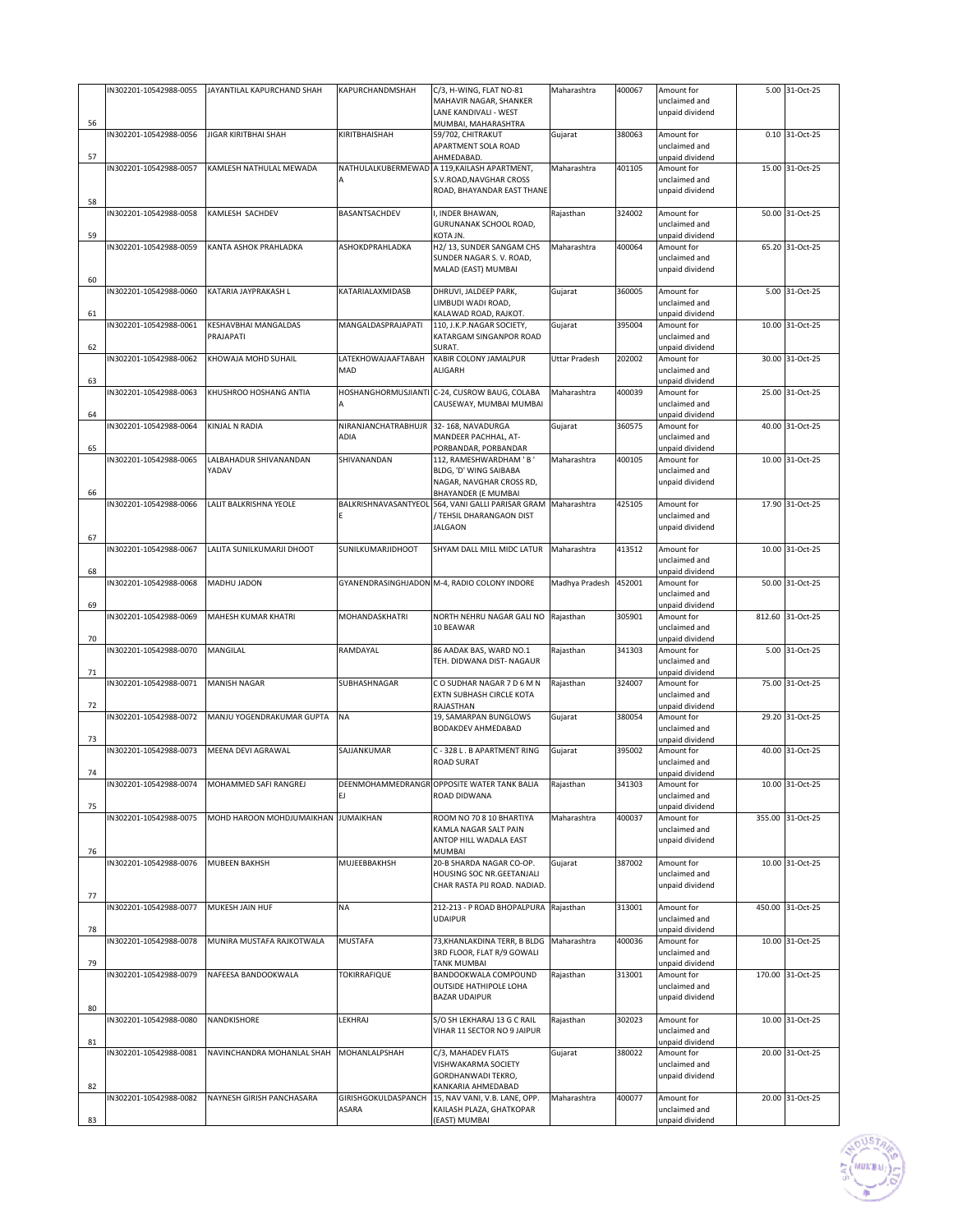|     | IN302201-10542988-0083 | NIRMALA KATHURIA                      | PARASKATHURIA                        | 3/2, SHASTRI NAGAR, RATLAM<br>(M.P)                                                                      | Madhya Pradesh | 457001 | Amount for<br>unclaimed and                    |                    | 10.00 31-Oct-25   |
|-----|------------------------|---------------------------------------|--------------------------------------|----------------------------------------------------------------------------------------------------------|----------------|--------|------------------------------------------------|--------------------|-------------------|
| 84  |                        |                                       |                                      |                                                                                                          |                |        | unpaid dividend                                |                    |                   |
| 85  | IN302201-10542988-0084 | NITA BOHARA                           | RAJKUMARBOHARA                       | L 89 BHOPALPURA UDAIPUR                                                                                  | Rajasthan      | 313001 | Amount for<br>unclaimed and<br>unpaid dividend | 112.40             | 31-Oct-25         |
| 86  | IN302201-10542988-0085 | <b>NITIN GOEL</b>                     | <b>JAIKISHANDAS</b>                  | H.NO. 84, CHAH KAMAL HAPUR                                                                               | Uttar Pradesh  | 245101 | Amount for<br>unclaimed and<br>unpaid dividend |                    | 2.50 31-Oct-25    |
|     | IN302201-10542988-0086 | PARVEEN KHANNA                        | KRISHANLAL                           | 963, STREET NO 63 LEKHU<br>NAGAR TRI NAGAR DELHI                                                         | Delhi          | 110035 | Amount for<br>unclaimed and                    | 160.00             | 31-Oct-25         |
| 87  | IN302201-10542988-0087 | PATEL KETAN NARSHIBHAI                | PATELNARSHIBHAISHAMJ<br><b>IBHAI</b> | F/14 SANSKRUT APARTMENT<br>GHATALODIA AHMEDABAD                                                          | Gujarat        | 380061 | unpaid dividend<br>Amount for<br>unclaimed and |                    | 20.00 31-Oct-25   |
| 88  | IN302201-10542988-0088 | PAWAN KUMAR AGRAWAL                   | SATYAPALAGRAWAL                      | KASHYAP COLONY KARBALA<br>ROAD BUS STAND BILASPUR                                                        | Chhattisgarh   | 495001 | unpaid dividend<br>Amount for<br>unclaimed and | 1000.00            | 31-Oct-25         |
| 89  | IN302201-10542988-0089 | PAWAN KUMAR AGRAWALHUF                | <b>NA</b>                            | BHIYATHAN ROAD SURAJPUR                                                                                  | Chhattisgarh   | 497229 | unpaid dividend<br>Amount for                  |                    | 1000.00 31-Oct-25 |
| 90  | IN302201-10542988-0090 | PAWAN KUMAR SONI                      | RATANLALSONI                         | <b>SURAJPUR</b><br>BATHRIYO KA CHOWK                                                                     | Rajasthan      | 341001 | unclaimed and<br>unpaid dividend<br>Amount for |                    | 10.00 31-Oct-25   |
| 91  |                        |                                       |                                      | <b>NAGAUR</b>                                                                                            |                | 452008 | unclaimed and<br>unpaid dividend               |                    |                   |
| 92  | IN302201-10542988-0091 | PHOOL CHAND<br>KHAMANCHANDAGARWAL     |                                      | KHAMANCHANDAGARWA 270 ANOOP NAGAR INDORE M P                                                             | Madhya Pradesh |        | Amount for<br>unclaimed and<br>unpaid dividend | 100.00             | 31-Oct-25         |
|     | IN302201-10542988-0092 | PRAMILA DHANCHOLIA                    | <b>JITENDRADHANCHOLIA</b>            | 310 NANDLAL BHARTIYA HAVELI                                                                              | Rajasthan      | 332301 | Amount for                                     |                    | 6.00 31-Oct-25    |
| 93  |                        |                                       |                                      | K PAS W NO- 16 SHREE GANGA<br>JI KA MANDIR FATEHPUR<br>SHEKHAWATI DISTT- SIKAR<br>(RAJASTHAN)            |                |        | unclaimed and<br>unpaid dividend               |                    |                   |
| 94  | IN302201-10542988-0093 | PRAMILA HIRAN                         | MANAKCHANDHIRAN                      | SAJJAN NIWAS L B S MARKET<br>BHOPALGANJ BHILWARA                                                         | Rajasthan      | 311001 | Amount for<br>unclaimed and<br>unpaid dividend |                    | 40.00 31-Oct-25   |
|     | IN302201-10542988-0094 | PREETI TOSHNIWAL                      | <b>TOSHNIWALRAKESH</b>               | 69, SUBHASH MARG, NEAR<br>BANDNOR HAVELI, UDAIPUR                                                        | Rajasthan      | 303001 | Amount for<br>unclaimed and                    |                    | 100.00 31-Oct-25  |
| 95  | IN302201-10542988-0095 | PRITAMSINGH MEHTA                     | MAHENDRASINGHMEHTA                   | FLAT NO 303 3RD FLOOR A                                                                                  | Maharashtra    | 400607 | unpaid dividend<br>Amount for                  |                    | 20.00 31-Oct-25   |
|     |                        |                                       |                                      | WING MARY GOLD PRESTIGE<br>RESIDENCY B/H DALAL ENGG<br>WAGHBIL NAKA GHODBUNDER<br>ROAD THANE MAHARASHTRA |                |        | unclaimed and<br>unpaid dividend               |                    |                   |
| 96  | IN302201-10542988-0096 | PUSHPA DEVI AGARWAL                   | SATYANARAINAGARWAL                   | A-88 JAAI CHAMUNDA BANDHU<br>NAGAR MURLIPURA JAIPUR                                                      | Rajasthan      | 302023 | Amount for<br>unclaimed and                    |                    | 20.00 31-Oct-25   |
| 97  | IN302201-10542988-0097 | <b>RAHUL JAIN</b>                     | RAJESHJAIN                           | A 1/134 SAFDURJUNG ENCLAVE<br>DELHI                                                                      | Delhi          | 110029 | unpaid dividend<br>Amount for<br>unclaimed and | 60.00              | 31-Oct-25         |
| 98  |                        |                                       |                                      |                                                                                                          |                |        | unpaid dividend                                |                    |                   |
| 99  | IN302201-10542988-0098 | RAJESH SITARAM NALAWADE               | SITARAM                              | 201 HAPPY VILLA APPT<br>SAMTANAGAR AMBADI RD<br>VASAI                                                    | Maharashtra    | 401202 | Amount for<br>unclaimed and<br>unpaid dividend | 22.40              | 31-Oct-25         |
| 100 | IN302201-10542988-0099 | <b>RAJESH SONI</b>                    | NORATMALSONI                         | SUGANDH BHAWAN NAYA<br>SAHAR KISHANGARH<br>RAJASTHAN                                                     | Rajasthan      | 305802 | Amount for<br>unclaimed and<br>unpaid dividend |                    | 3.30 31-Oct-25    |
| 101 | IN302201-10542988-0100 | RAJESHKUMAR JAGGA                     | ISHARDASSJAGGA                       | 108-G- BLOCK SRI<br><b>GANGANAGAR SRI</b><br>GANGANAGAR                                                  | Rajasthan      | 335001 | Amount for<br>unclaimed and<br>unpaid dividend |                    | 5.00 31-Oct-25    |
|     | IN302201-10542988-0101 | RAJKUMAR RAMANLAL JADHAV              | RAMANLALCHAGANLALJA<br>DHAV          | YOJANA HOUSING SOCIETY<br><b>VIVEKANAND NAGAR</b><br>RAMANAND NAGAR JALGAON                              | Maharashtra    | 425001 | Amount for<br>unclaimed and<br>unpaid dividend |                    | 3.00 31-Oct-25    |
| 102 | IN302201-10542988-0102 | <b>RAKESH GUPTA</b>                   | <b>JAIKUMARGUPTA</b>                 | H.NO. 195, AGROHA KUNJ<br>SECTOR-13, ROHINI NEW DELHI                                                    | Delhi          | 110085 | Amount for<br>unclaimed and                    | 15.00              | 31-Oct-25         |
| 103 | IN302201-10542988-0103 | RAM AWTAR AGRAWAL                     | SATPALAGRAWAL                        | KASHYAP COLONY KARBALA<br>ROAD BUS STAND BILASPUR                                                        | Chhattisgarh   | 495001 | unpaid dividend<br>Amount for<br>unclaimed and |                    | 1000.00 31-Oct-25 |
| 104 | IN302201-10542988-0104 | RAM SWAROOP GARG                      | MANGILALGARG                         | 32 MIG TEEN PULIA INDORE                                                                                 | Madhya Pradesh | 452001 | unpaid dividend<br>Amount for<br>unclaimed and | 1773.90            | 31-Oct-25         |
| 105 |                        | RAMAWTAR AGRAWAL HUF                  |                                      |                                                                                                          |                | 497229 | unpaid dividend<br>Amount for                  |                    |                   |
| 106 | IN302201-10542988-0105 |                                       | NA                                   | BHIYATHAN ROAD SURAJPUR<br>SURAJPUR                                                                      | Chhattisgarh   |        | unclaimed and<br>unpaid dividend               |                    | 1000.00 31-Oct-25 |
| 107 | IN302201-10542988-0106 | RAMESH ROSHAN BORANA                  | ROSHANLALBORANA                      | NO 5 2ND CROSS MODEL<br><b>COLONY BANGALORE</b><br>BANGALORE                                             | Karnataka      | 560022 | Amount for<br>unclaimed and<br>unpaid dividend | 0.20               | 31-Oct-25         |
| 108 | IN302201-10542988-0107 | RAMKRIPA SECURITIES<br>PRIVATELIMITED | <b>NA</b>                            | SAGAR SHOPPING CENTRE<br>ROOM NO 120 76 J P ROAD OPP<br>BOMBAY BAZAR ANDHERI WEST<br>MUMBAI              | Maharashtra    | 400057 | Amount for<br>unclaimed and<br>unpaid dividend | 10000.00 31-Oct-25 |                   |
| 109 | IN302201-10542988-0108 | RANJANA SANDEEP SHARMA                | SANDEEPSHARMA                        | H-11/202 RAVI-KIRAN SOC, NR<br>BORIWALI FIRE BRIGADE GORAI<br>RD BORIWALI (W) MUMBAI                     | Maharashtra    | 400091 | Amount for<br>unclaimed and<br>unpaid dividend |                    | 30.00 31-Oct-25   |
| 110 | IN302201-10542988-0109 | RANJIT SURYAKANT MARATHE              | SURYAKANTMARATHE                     | AT POST - CHAKAN NEAR DATTA<br>MANDIR ASARA NIWAS, TAL-<br>KHED DIST-PUNE                                | MAHARASHTRA    | 444444 | Amount for<br>unclaimed and<br>unpaid dividend |                    | 10.00 31-Oct-25   |
|     | IN302201-10542988-0110 | RASHMI RAHUL SHARMA                   | RAHULSHARMA                          | SHARMA BUNGLOW NEAR 19                                                                                   | MAHARASHTRA    | 444444 | Amount for                                     | 10.00              | 31-Oct-25         |
| 111 |                        |                                       |                                      | NO SCHOOL RUKHMINI NAGAR<br>AMRAVATI                                                                     |                |        | unclaimed and<br>unpaid dividend               |                    |                   |

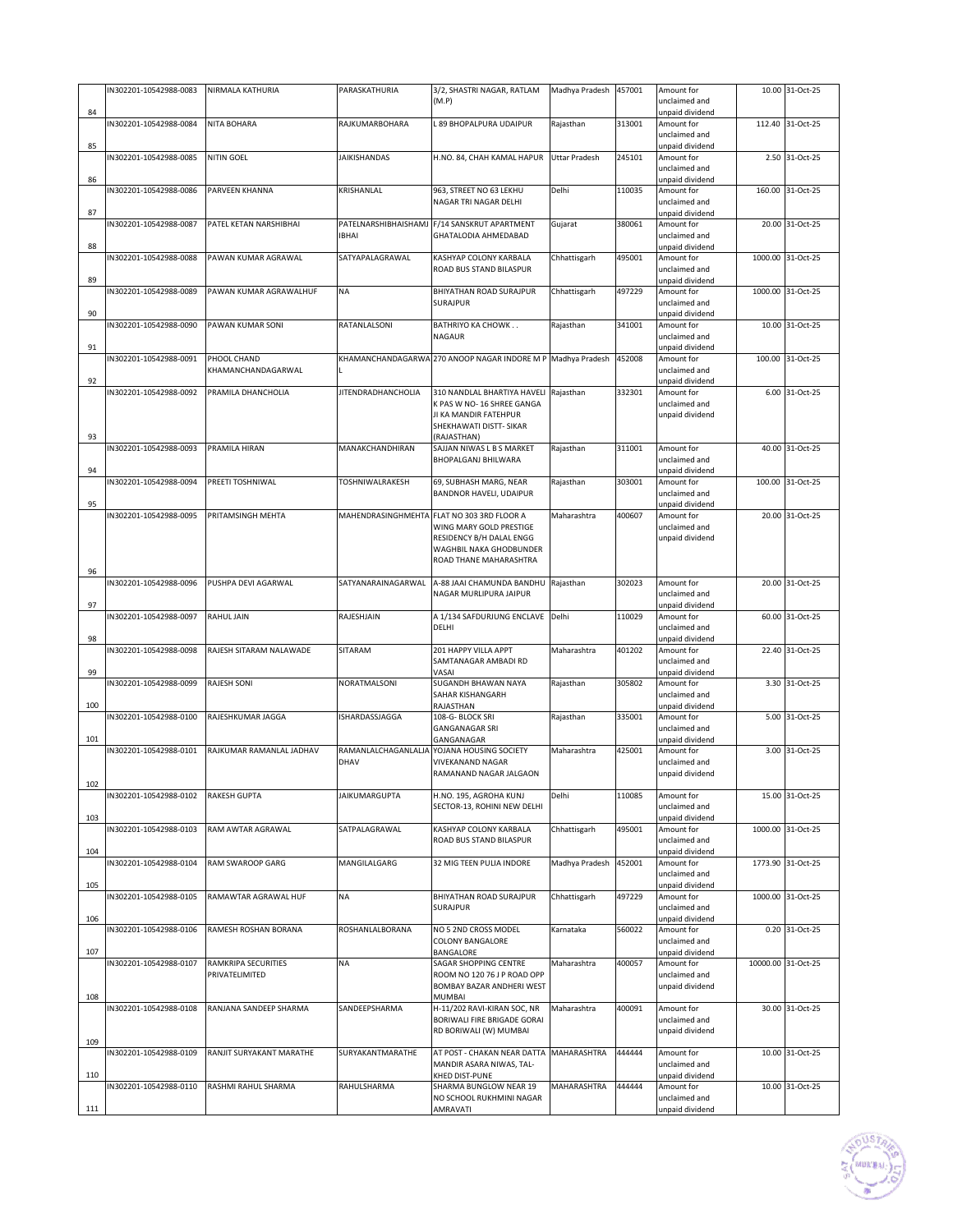| 112 | IN302201-10542988-0111 | RASHMI SHARMA                               | SURYANARAYANSHARMA                   | C/O NARHARI SHARMA LAL JI KI Rajasthan<br><b>BAWARI DIDWANA</b>                                                      |                         | 341303 | Amount for<br>unclaimed and<br>unpaid dividend |        | 90.00 31-Oct-25   |
|-----|------------------------|---------------------------------------------|--------------------------------------|----------------------------------------------------------------------------------------------------------------------|-------------------------|--------|------------------------------------------------|--------|-------------------|
| 113 | IN302201-10542988-0112 | RAVINDRA SOORA MASKI                        | SOORADEVAMASKI                       | SAIKRUPA NIWAS CHAWL NO<br>17 MEGHWADI JOGESHWARI<br><b>EAST MUMBAI</b>                                              | Maharashtra             | 400060 | Amount for<br>unclaimed and<br>unpaid dividend |        | 20.00 31-Oct-25   |
|     | IN302201-10542988-0113 | REKHA SUBHASH MAHAJAN                       | SUBHASHDIGAMBARMAF                   | 20, DALLAS BUILDING DNAYAN                                                                                           | Maharashtra             | 400028 | Amount for                                     |        | 30.00 31-Oct-25   |
| 114 |                        |                                             | AJAN                                 | MANDIR ROAD, 1ST FLOOR,<br>DADAR WEST MUMBAI                                                                         |                         |        | unclaimed and<br>unpaid dividend               |        |                   |
|     | IN302201-10542988-0114 | RITA PANJWANI                               | <b>SUDHAMAPANJWANI</b>               | SUNRISE ENTERPRISE 3 4 JAORA                                                                                         | Madhya Pradesh          | 452001 | Amount for                                     |        | 220.00 31-Oct-25  |
| 115 |                        |                                             |                                      | COMPOUND COMMERICAL<br><b>HOUSE INDORE</b>                                                                           |                         |        | unclaimed and<br>unpaid dividend               |        |                   |
| 116 | IN302201-10542988-0115 | SABALE DNYANESHWAR K                        | KISANRAOSHRIPATISABAI                | HOUSE NO 47 AT POST BAHUL<br>TAL KHEAD PUNE                                                                          | Maharashtra             | 410501 | Amount for<br>unclaimed and<br>unpaid dividend |        | 0.10 31-Oct-25    |
| 117 | N302201-10542988-0116  | SACHIN NEEMA                                | JAGMOHANNEEMA                        | HOUSE NO. 72 LAKKAD PITHA<br>Ratlam                                                                                  | Madhya Pradesh          | 457001 | Amount for<br>unclaimed and<br>unpaid dividend |        | 2.50 31-Oct-25    |
|     | IN302201-10542988-0117 | SAMIR MAHENDRABHAI DOSHI                    | MAHENDRABHAIDOSHI                    | 502 ASHWAMEGH<br>APPARTMENT ABOVE MORDEN<br>FAST FOOD UNIVERSITY ROAD                                                | Gujarat                 | 360007 | Amount for<br>unclaimed and<br>unpaid dividend | 974.90 | 31-Oct-25         |
| 118 | IN302201-10542988-0118 | SANGEETA KHATRI                             | MULJIKRISHNANI                       | <b>RAJKOT</b><br>26 HALA MANDIR ROAD                                                                                 | Rajasthan               | 305901 | Amount for                                     |        | 433.70 31-Oct-25  |
| 119 |                        |                                             |                                      | <b>BEAWAR</b>                                                                                                        |                         |        | unclaimed and<br>unpaid dividend               |        |                   |
| 120 | IN302201-10542988-0119 | SANJANI DEVI GOYAL                          | ΝA                                   | 15 & 16, JHALUPARAA&B,<br>SHILLONG                                                                                   | Meghalaya               | 793001 | Amount for<br>unclaimed and<br>unpaid dividend |        | 50.00 31-Oct-25   |
|     | IN302201-10542988-0120 | <b>SANJAY RANKA</b>                         |                                      | SHUMMEDSINGHJIRANKA NEAR JAIN STHANAK BEECH                                                                          | Rajasthan               | 311021 | Amount for                                     |        | 40.00 31-Oct-25   |
| 121 |                        |                                             |                                      | GALI POST-GULABPURA DIST<br>BHILWARA BHILWARA                                                                        |                         |        | unclaimed and<br>unpaid dividend               |        |                   |
|     | IN302201-10542988-0121 | SARIKA GOEL                                 | NEERAJGOEL                           | C/O STATE BANK OF PATIALA,<br>VPO GAGRET TEH AMB, GAGRET                                                             | Himachal Pradesh 177201 |        | Amount for<br>unclaimed and                    |        | 6.40 31-Oct-25    |
| 122 |                        |                                             |                                      |                                                                                                                      |                         |        | unpaid dividend                                |        |                   |
| 123 | IN302201-10542988-0122 | SAROJINI SADASHIV SHETTY                    | SADASHIVSHETTY                       | 205, GARNET NIRMAL LIFESTYLE<br>PHASE II, L.B.S. MARG, MULUND<br>(WEST) THANE                                        | Maharashtra             | 400080 | Amount for<br>unclaimed and<br>unpaid dividend |        | 10.00 31-Oct-25   |
|     | IN302201-10542988-0123 | SATYENDERSINGH JASWANTSINGH<br><b>GUPTA</b> | <b>JASWANTSINGHGUPTA</b>             | 607 NISHTHA ASHISH APTS.<br>BHATAR ROAD NR. UMA                                                                      | Gujarat                 | 395007 | Amount for<br>unclaimed and                    |        | 93.00 31-Oct-25   |
| 124 |                        |                                             |                                      | <b>BHAVAN SURAT</b>                                                                                                  |                         |        | unpaid dividend                                |        |                   |
| 125 | IN302201-10542988-0124 | SEJAL SHAH                                  | KIRTIKUMARSHAH                       | 50 KATJU NAGAR RATLAM                                                                                                | Madhya Pradesh          | 457001 | Amount for<br>unclaimed and<br>unpaid dividend | 673.00 | 31-Oct-25         |
|     | IN302201-10542988-0125 | SHANTILAL P SANGHVI                         | <b>NA</b>                            | C 59 NAVYUG NIWAS 167 DR<br>BHADKAMKAR MARG MUMBAI                                                                   | Maharashtra             | 400007 | Amount for<br>unclaimed and                    |        | 145.20 31-Oct-25  |
| 126 | IN302201-10542988-0126 | SHARAD GANPAT WADYEKAR                      | GANPATYASHWANTWAD<br>YEKAR           | <b>MUMBAI</b><br>B V MOHITE CHAWL BAN<br>DONGARI ASHOK NAGAR                                                         | Maharashtra             | 400101 | unpaid dividend<br>Amount for<br>unclaimed and |        | 35.30 31-Oct-25   |
| 127 | IN302201-10542988-0127 | SHASHI AGRAWAL                              | PAWANAGRAWAL                         | KANDIVALI EAST MUMBAI<br>RAMAWTAR AGRAWAL<br>KARBALA ROAD KASHYAP                                                    | Chhattisgarh            | 495001 | unpaid dividend<br>Amount for<br>unclaimed and |        | 1000.00 31-Oct-25 |
| 128 | IN302201-10542988-0128 | SHASHI KUMAR SINGH                          | LATELALHARIPRASAD                    | COLONY BILASPUR<br>2A/159 SHEO KUTI AZAD                                                                             | <b>Uttar Pradesh</b>    | 208002 | unpaid dividend<br>Amount for                  |        | 10.00 31-Oct-25   |
| 129 |                        |                                             |                                      | <b>NAGAR KANPUR</b>                                                                                                  |                         |        | unclaimed and<br>unpaid dividend               |        |                   |
| 130 | IN302201-10542988-0129 | SHILPA UMAKANT DESAI                        | DESAIUMAKANTPITAMBE<br>R             | 202, 2ND FLR, LATA APT.CHS<br>LTD NEXT TO SANMITRA<br>SCHOOL, 197 PANDURANG<br>WADI GOREGAON (EAST)<br><b>MUMBAI</b> | Maharashtra             | 400063 | Amount for<br>unclaimed and<br>unpaid dividend |        | 20.00 31-Oct-25   |
| 131 | IN302201-10542988-0130 | SHIVJIBHAI PETHABHAI PATEL                  | PETHABHAIPPATEL                      | 122 NILKANTH SOC KATARGAM<br><b>SURAT GUJARAT</b>                                                                    | Gujarat                 | 395004 | Amount for<br>unclaimed and<br>unpaid dividend |        | 10.00 31-Oct-25   |
|     | IN302201-10542988-0131 | SUBRAHMANYAN HARIKRISHNAN                   | <b>NA</b>                            | KARTHIKA TEMPLE SOUTH GATE Kerala                                                                                    |                         | 686016 | Amount for                                     |        | 0.50 31-Oct-25    |
| 132 |                        |                                             |                                      | PERUMPAIKKADU VILLAGE<br>KUMARANALLOOR PO<br>ETTUMANOOR KOTTAYAM                                                     |                         |        | unclaimed and<br>unpaid dividend               |        |                   |
| 133 | IN302201-10542988-0132 | <b>SUDHIR NAGAR</b>                         | SHRIHARIPRASADNAGAR                  | 7-D-6- MAHAVEER NAGAR EXT<br>KOTA KOTA                                                                               | Rajasthan               | 324009 | Amount for<br>unclaimed and<br>unpaid dividend |        | 300.00 31-Oct-25  |
|     | IN302201-10542988-0133 | SUNIL KUMAR BHADADA                         | RAMESHWARLALBHADAD                   | BHADADA STREET BHILWARA                                                                                              | Rajasthan               | 311001 | Amount for<br>unclaimed and                    |        | 400.00 31-Oct-25  |
| 134 | IN302201-10542988-0134 | SUNITA MADHAV GADILKAR                      | AGORE                                | TULSHIRAMRAMCHANDR 596-4 SHIVAJIPETH PARNER<br>AHMEDNAGAR                                                            | Maharashtra             | 414302 | unpaid dividend<br>Amount for<br>unclaimed and |        | 5.00 31-Oct-25    |
| 135 | IN302201-10542988-0135 | SURENDRA KUMAR NAGPAL                       | NCNAGPAL                             | 51 BURMEES COLONY SETHI                                                                                              | Rajasthan               | 302004 | unpaid dividend<br>Amount for                  |        | 5.00 31-Oct-25    |
| 136 |                        |                                             |                                      | <b>COLONY JAIPUR</b>                                                                                                 |                         |        | unclaimed and<br>unpaid dividend               |        |                   |
| 137 | IN302201-10542988-0136 | SURESH CHAND SAINI                          | BIRDICHANDSAINI                      | 561 RELIAWALI TO AHIRO KI<br>DHANI TEHSIL CHOMU DIST<br>JAIPUR JAIPUR                                                | Rajasthan               | 303702 | Amount for<br>unclaimed and<br>unpaid dividend |        | 90.20 31-Oct-25   |
| 138 | IN302201-10542988-0137 | SURESH TUKARAM BADGUJAR                     | TUKARAMDBADGUJAR                     | RANI PARK GAT NO 139 PLOT<br>NO 9/5 VYANKATESH NAGAR                                                                 | Maharashtra             | 425001 | Amount for<br>unclaimed and                    |        | 20.00 31-Oct-25   |
|     | IN302201-10542988-0138 | SURESHKUMAR NANDLAL SHARMA                  | <b>NA</b>                            | <b>JALGAON</b><br>6TH FLOOR, 603 PUNIT NANDA<br>PATKAR ROAD VILE PARLE (E)                                           | Maharashtra             | 400057 | unpaid dividend<br>Amount for<br>unclaimed and |        | 110.40 31-Oct-25  |
| 139 | IN302201-10542988-0139 | SURESHKUMAR UTTAMCHAND<br><b>OSTWAL</b>     | <b>UTTAMCHANDANOPCHA</b><br>NDOSTWAL | <b>MUMBAI</b><br>KHATRI GALLI A/P<br>DHARANGAON DIST JALGAON                                                         | Maharashtra             | 425105 | unpaid dividend<br>Amount for<br>unclaimed and |        | 110.00 31-Oct-25  |
| 140 |                        |                                             |                                      | <b>JALGAON</b>                                                                                                       |                         |        | unpaid dividend                                |        |                   |